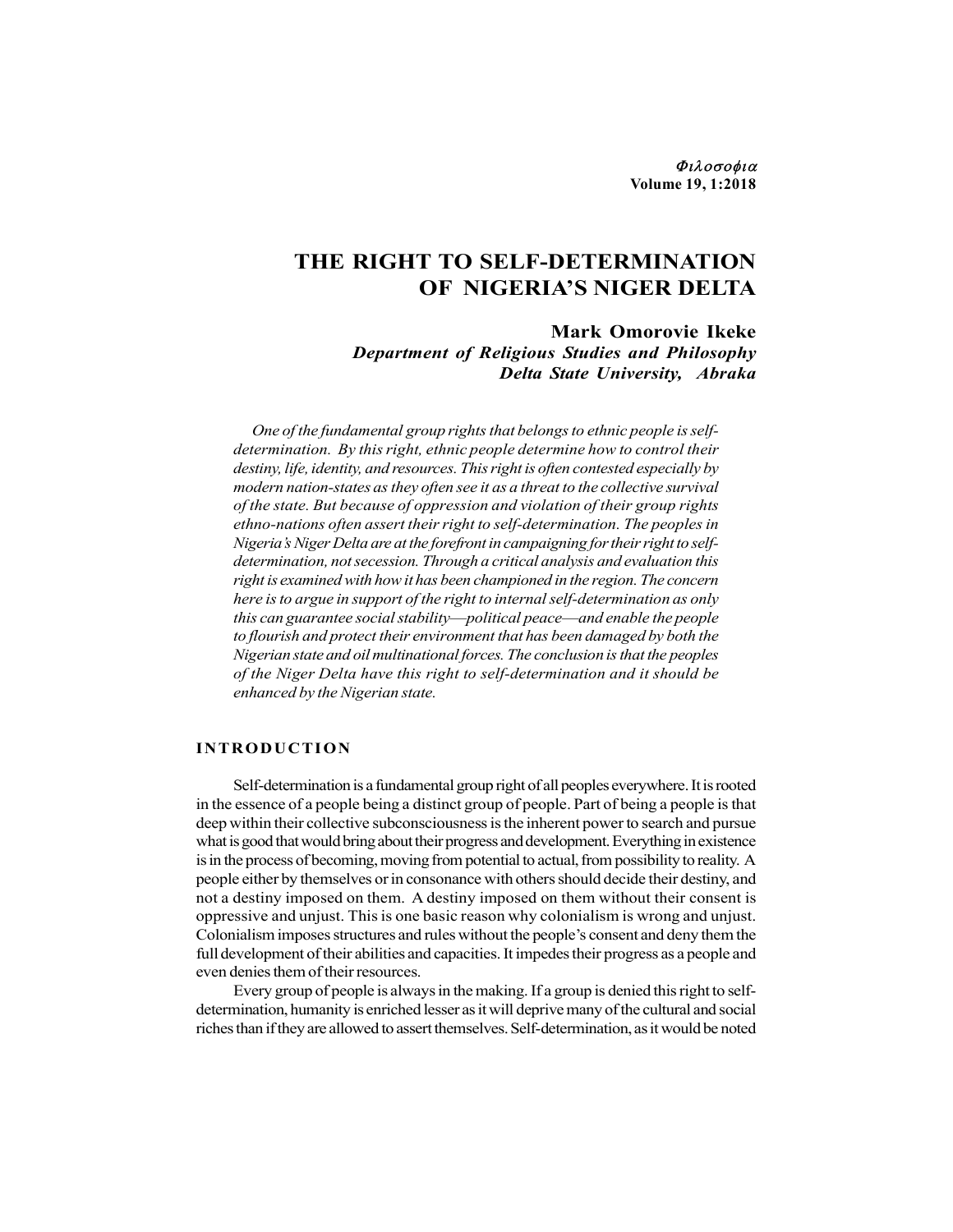here, is of two types: internal and external. External self-determination is necessary for all colonized people and these people suffer from continual oppression and gross denial of their cultural identity in their present state. Internal self-determinationj is within the limit of present sovereign states.

The focus of this paper is on the internal self-determination by the people of the Niger Delta within Nigeria. The challenges of external self-determination of peoples within the sovereign nation-states will not be examined here. It is a fact of history that peoples in sovereign nation-states, such as in Sudan, Indonesia, former Yugoslavia, etc., have gained external self-determination either through wars or peaceful negotiations.

The issue of self-determination is crucial in social and political philosophy. Social and political philosophy, as Joseph Omoregbe (2007) opines, is concerned with how the state should be governed and how this state should provide their life with the optimal good while at the same time protecting their rights. It is concerned with issues of justice, equity, people's participation in the state, the promotion of peace, security, and amenities of life for the citizens. Individual ethic groups band together with other ethnic groups to demand for selfdetermination as a way of better participation in the Nigerian state and of having more access to justice and equity in the Nigerian federation.

The right to self-determination is a group right which falls within the ambit of multicultural discourse. As Will Kymlicka (2010) avers, in the liberal-communitarian debate, that this right to self-determination is an important issue in political philosophy. He notes the argument of multiculturalists that group rights are not a threat to individual liberty; it is a way of recognizing and accommodating them along the line of the liberal-democratic theory.

Liberal political philosophy, however, privileges the model of the nation-state and this often leads to nation building policies that have no respects of ethnic minorities and their rights such as self-determination. Kymlicka says that the attempt to homogenize ethno-cultural groups has not often succeeded rather it has caused more conflicts and tensions. He (2010, 380) writes:

The key to citizenization therefore is not to suppress these differential claims, but to filter them through the language of human rights, civil liberties, and democratic accountability. This is what liberal multiculturalism and international minority rights norms both attempt to do.

The question of self-determination as this work will show is a question of justice and equity. Without it peoples who come from minority ethnic cultures are often deprived of essential aspects of what gives then meaning. It is proper then to give a place to people's craving for ethnic belonging. Applying Allen Buchanam (1995, 350) ideas from the morality of secession, there are also moral dimensions to the issue of self-determination which should not be ignored by moral philosophers. Many of the works edited by Kymlicka (1995), Ian Saphiro and Kymlicka (1997), and Kymlicka and Norman (2000) also show the significance of self-determination and other minority rights as important for the philosophical discourse. It is argued here that, for the ethnicities in the Niger Delta, the right to self-determination is applicable to them. These ethnicities existed as distinct ethnic groups in precolonial times and were brought into the Nigerian federation without their consent, thus denying them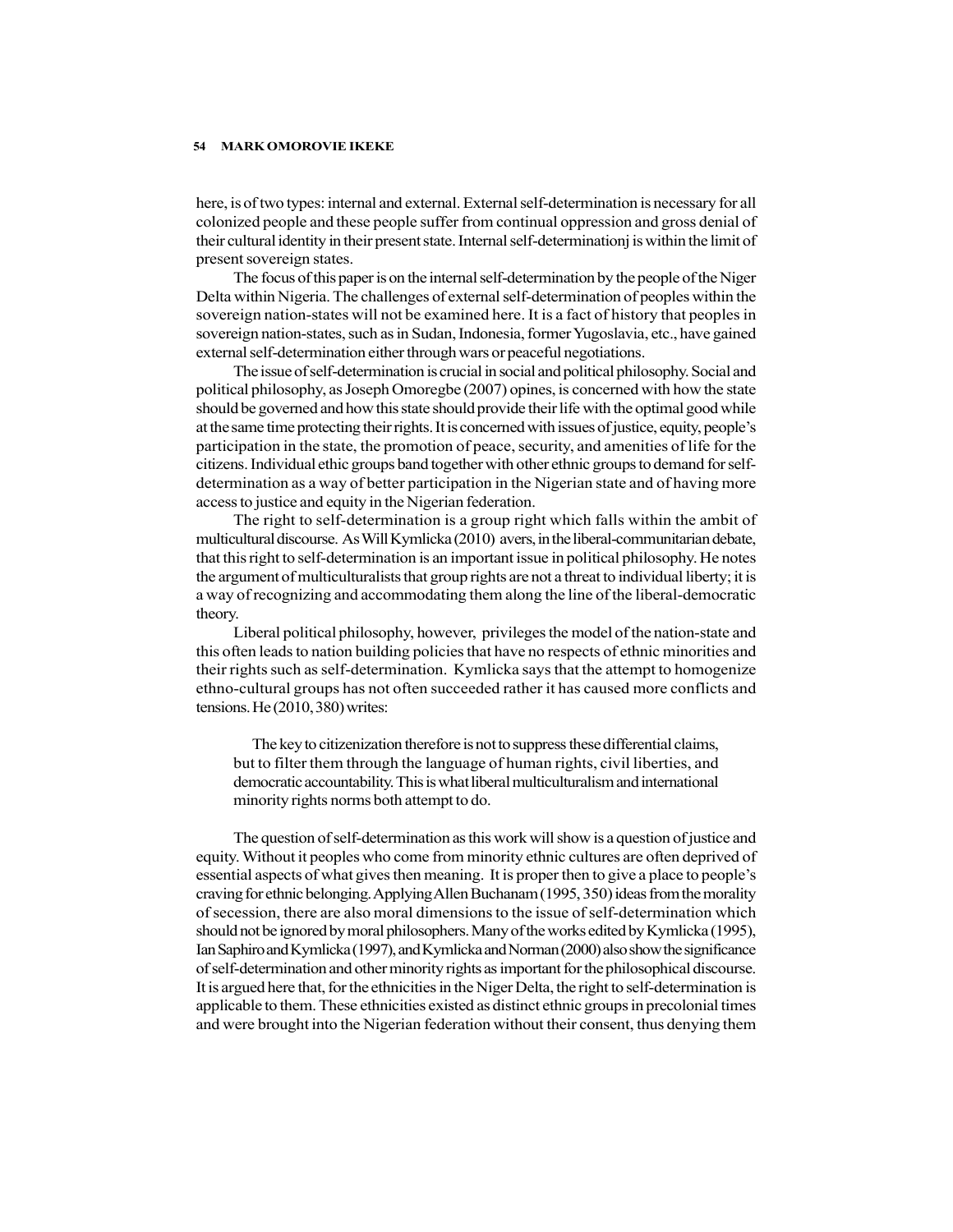many of the rights and benefits they once enjoyed in their ethnic cultures. Ethnocultural identity matters. Individuals are not just formed as individuals but grow within cultures that give them meaning and purpose. The community holds a prime place in African sociocultural thought.

In examining this issue of self-determination for the peoples of the Niger Delta, the paper will use a critical analytic method to break open, separate, and coherently examine the various issues involved in the debate. The aim is to understand and in order to present a rational and viable position on the tensions between the ethnicities of the Niger Delta and the Nigerian federation. A philosophical foundation for analysis comes from the analytic movement which explores the use of language to enhance a clear understanding of concepts (see Lawhead 2002, 499 and Ayer 1974, 37). Through examining the conceptual use and analyzing the issues surrounding the right to self-determination of the peoples of the Niger Delta, a philosophical investigation is being done in this work.

# TERMINOLOGIES

The word, "right" (see Cranston as cited by Gasiokwu 2003, 1) means "something of which no one may be deprived without a great affront to justice. There are certain deeds which should never be done, certain freedoms which should never be invaded, some things which are suppressively sacred." In another definition, Martin Gasiokwu (2003, 2, citing Frank E. Dowrick) says that (human) rights are "claims made by men, for themselves or on behalf of other men, supported by some theory which concentrates on the humanity of man, on man as a human being, a member of humankind." A human right is rooted in the identity and essence of the human person and that is why rights accrue to all humans. The language of rights implies fundamental duties and responsibilities that should be performed to enhance the human person. This is why, according to Richard Amesbury and George Newlands (2008, 25 and 28), it is right to state that "your rights are entitlements pertaining to those needs and desires that other people are obligated to fulfill, or allow you to fulfill." Once you are deprived of these rights you suffer a great deal. It is important to note that "human rights are the common birthright of humanity, and their possession cannot depend on one's membership in any particular community (other than the human community itself)." The fact is that one should not be denied of these rights as a human being because this is tantamount to oppression and injustice.

Another dimension of rights that is important to consider is that in the evolution of human rights there are now what are called group rights. These are rights that accrue to a group of people based on their humanity and their belonging to a specific group of people. The right to self-determination is a group right. The right to self-determination is enshrined in many human rights instruments. The Organization of African Unity (1981, art. 20) enunciates that "All peoples shall have the right to existence. They shall have the unquestionable and inalienable right to self-determination. They shall freely determine their political status and shall pursue their economic and social development according to the policy they have freely chosen." The United Nations General Assembly (1966, art. 1) states that "All peoples have the right to self-determination. By virtue of that right, they freely determine their political status and freely pursue their economic, social, and cultural development." The United Nations General Assembly (2007, arts. 3 and & 4) declares: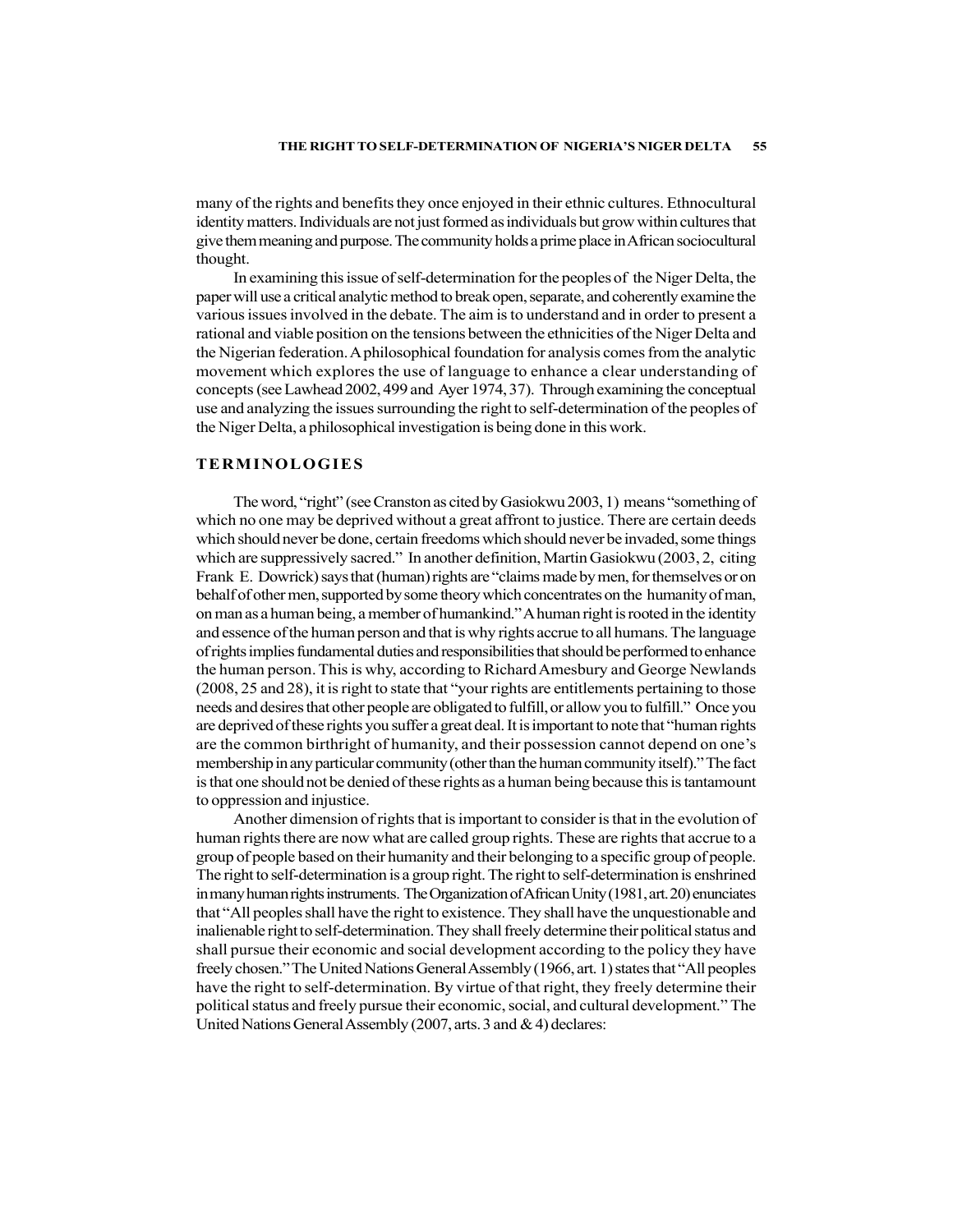Indigenous peoples have the right to self-determination. By virtue of that right they freely determine their political status and freely pursue their economic, social and cultural development ..Indigenous peoples, in exercising their right to self-determination, have the right to autonomy or self-government in matters relating to their internal and local affairs, as well as ways and means for financing their autonomous functions.

While it is clear that colonized and oppressed people have the right to free themselves from oppression which may involve external self-determination from colonial powers (Organization of African Unity 1966, Art. 20 sec. 2), that the self-determination of people within modern nation-states is often debated. This is so because modern nation-states are apprehensive of secession. The United Nations General Assembly does not rule out external self-determination, it only affirms that peoples within nationstates have a right to self-determination in as far as it is done within the legal framework of the state. In explaining internal self-determination, Alexander Moro (2008, 148) explains it thus:

[It is one] in which citizens of a particular country want to decide, and determine for themselves the majority of their affairs...without any attempt to seek for a total independence from the country in question, they want to decide for themselves their economic, political, social, cultural and spiritual affairs…[in that] same county.

# It is equally true, as Pius Okoronkwo (2002, 3) notes:

The imprecise nature of the right of self-determination, especially outside the colonial context, has led to uncertainties and inconsistencies in its application by various states, as well as by the United Nations. This inconsistency is the result of the inability to reconcile the principle of selfdetermination with the equally important principle of territorial integrity, and with the need to preserve peace in a particular area. Thus, neither the principle of self-determination, nor that of territorial integrity, is absolute. The preference of one over the other depends on the circumstances of each case.

Now that ethnic peoples of a country have a right to self-determination, the question then arises: how to define "people." One important definition (The Chambers Dictionary 1993, 1261) is that it is a "a set of persons; a nation, a community, a body of people held together by a common origin, speech, culture, political union…" A people generally share a common cultural affinity, trace themselves to a common ancestor, and are bound together by cherished traditions and norms. It is true that various groups of peoples can come together or can be forced together to form one people as have often happened after independence. Take a country like Nigeria; it is made up of many peoples such as the Yoruba, Hausa, Urhobo, Igbo, etc. Finding themselves in one modern nation, they are trying to forge forge a common identity and build a common people out of themany peoples. This is also what is happening in many other nations, especially in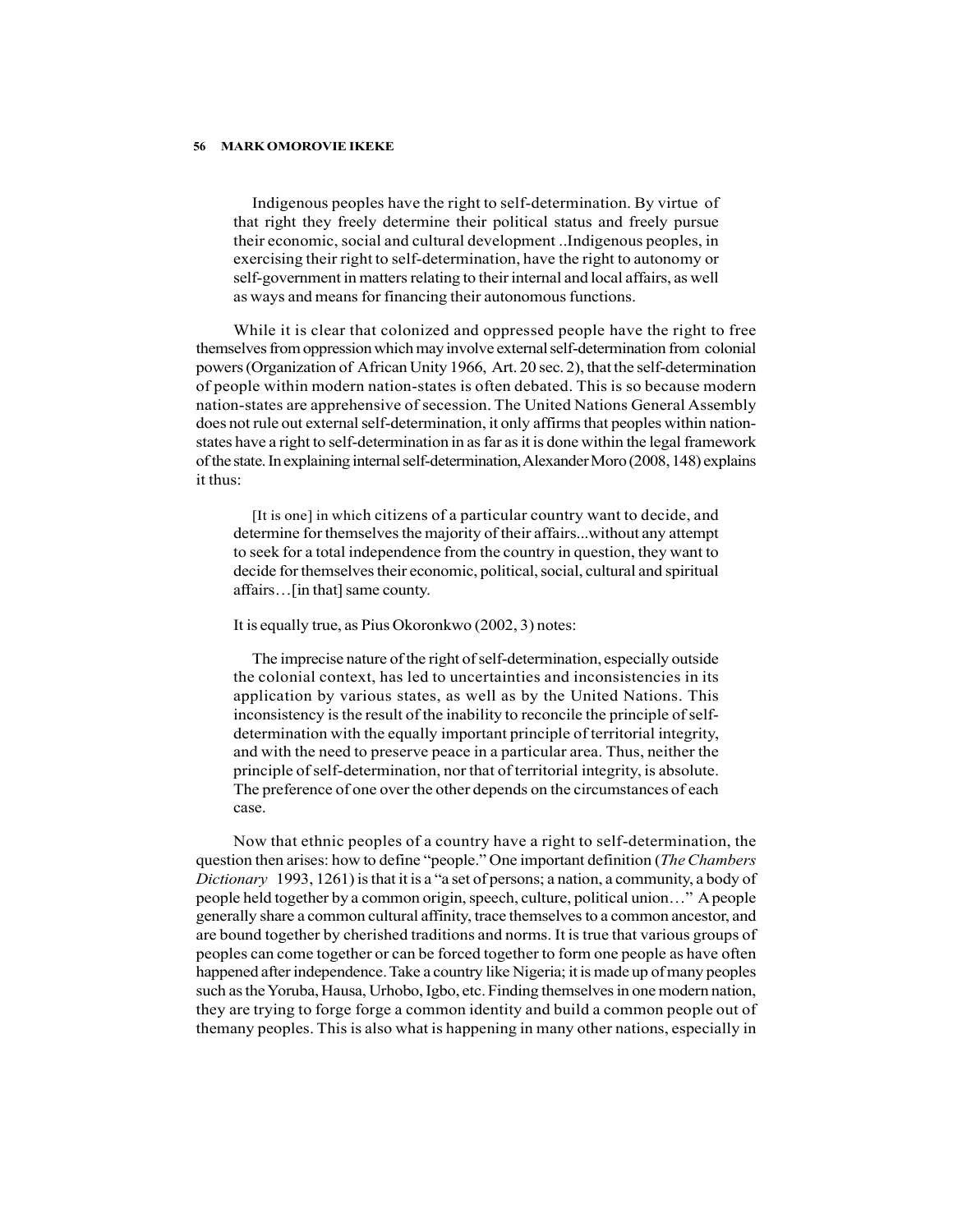# THE RIGHT TO SELF-DETERMINATION OF NIGERIA'S NIGER DELTA 57

the so-called "Third World." The process of forging one common people should not obliterate the unique cultural peculiarities and achievements of the various peoples. This is one of the vital reasons why people are arguing for internal self-determination not to break from the nation-state but live within federal system where peoples can develp their cultures. It is shocking to note Udeme Ekpo's (2004, 153) comments:

Although Nigeria is supposed to be a federation, nothing in its structure and administration lends credence to this claim. The only semblance of a federation in Nigeria is the 36 states. Otherwise, the country is, to all intents and purposes, a unitary state. The government at the centre is stronger than the states, with the latter depending on allocations from the former for survival. There is one national police force, one constitution and uniform laws applicable in all the states. The abnormality of having the centre stronger than the states, with everything having been controlled by the centre, is a major factor that account for the cut-throat competition for control of power at the federal level. In an ideal federation, as is being practiced in other parts of the world, including the United States, Canada, and Switzerland, where the system is in place, the states are semi- autonomous, virtually independent of the centre. The states have their constitutions and laws. The states have their police, quite different from the federal police. Above all, the states have control of resources found in their areas, but pay royalty to the federal government. Such areas as defence, foreign affairs and customs, among others are controlled by the government at the centre.

Helen Quane (2011, 260-61) is on target in noting that the statist territorial definition of people is limited and weak and that the overwhelming evidence in the literature is that distinct groups within states either on the basis of ethnic, religious, linguistic or other differences are to be considered a people and can claim the right to self-determination to ensure their identity and interests survives. This is what the various people in the Niger Delta are agitating for. They are not arguing to break away from the country called Nigeria. They want real self-determination in a federal system that guarantees their cultural autonomy and rights as groups of people in a federation.

The Niger Delta is in the southern side of Nigeria. It covers the geographic area through which the river Niger drains into the Atlantic Ocean. In Nigeria's official documents, it is made up of Cross Rivers, Rivers, Akwa Ibom, Imo, Abia, Bayelsa, Delta, Edo, and Ondo states. Nigeria's oil is produced in this region that is inhabited by peoples such as the Urhobo, Ijaw, Benin, Itshekiri, Isoko, Ogoni, Oron, Efik, Ukwani, etc. Because of the fact that Nigeria's oil wealth and national income come from this region, it is of strategic importance to Nigeria. Decades of oil exploration and gross underdevelopment of the region coupled with environmental degradation has heightened the struggle for the peoples of the region for self-determination.

# SELF-DETERMINATION IN THE NIGER DELTA

The question of self-determination in the Niger Delta did not start today. The struggle of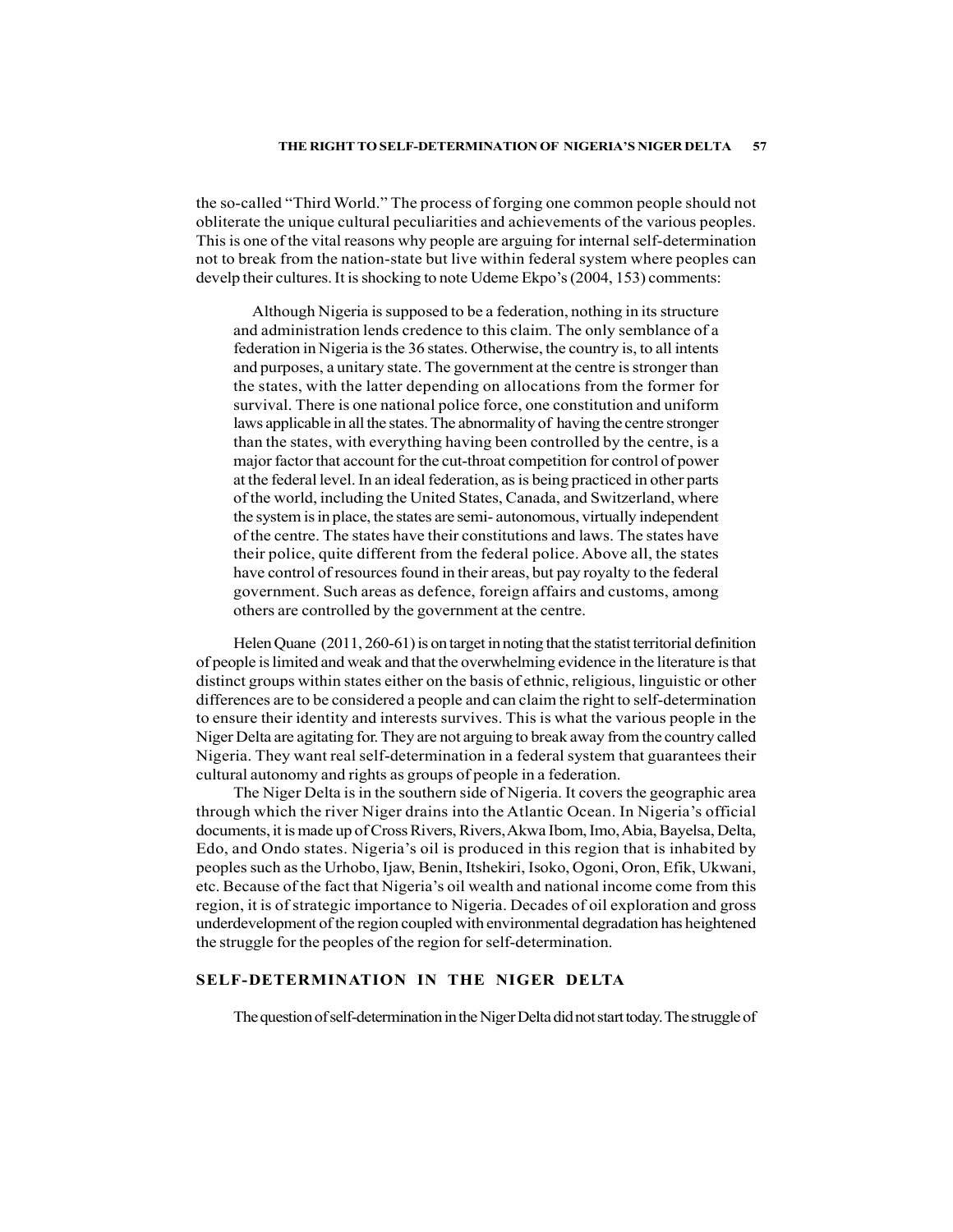the various groups of people in the region has always been for self-determination. The Adaka Boro with his Niger Delta Volunteer Force demanded secession from the Federal Republic of Nigeria in 1966. He ended up in jail and his movement failed. The desire here is not to make a historical survey of the struggle for self-determination in Nigeria. It will suffice to mention some events and issues that portray the struggles for self-determination in the Niger Delta.

In post-independence Nigeria, as in most other modern states, the clamor for self determination as a right of "peoples" has been gathering momentum. As early as 1967, the very foundations of Nigerian unity and statehood were challenged by the Biafran struggle whose intent was to secede from the Nigerian state and form the Republic of Biafra. Today, over four decades after the botched attempt, the agitation for self-determination by the masterminds of the Biafran struggle has not abated. Thus, the activities of the Movement for the Actualization of the Sovereign State of Biafra (MASSOB) in recent times are a testimony to this. Similarly, the emergence of other entities such as the Movement for the Emancipation of the Niger Delta (MEND) and the Movement for the Survival of the Ogoni People (MOSOP) represents variants of the struggle for self-determination in contemporary times (see Olayode, n.d, 135).

Ben Naanen (2007, 199) shows that the quest either for more additional states or for a better revenue sharing formula in Nigeria is a demand for self-determination as the people have realized that through more additional states more revenues will accrue to the region. Nigeria's centralized federation is always a problem. All lands in Nigeria through the Land Use Act belong to the federal government. The following laws in Nigeria are all laws that strangulate self-determination of the various peoples in the regions. They include the 1967 Petroleum Act, the 1993 the Lands/Title Vetting Decree, the 1977 National Inland Waterway Authority Act. The Movements for the Survival of the Ogoni People declare for a fair proportion of the economic resources. The Movement (1990) declares thus:

That the Ogoni people be granted POLITICAL AUTONOMY to participate in the affairs of the Republic as a distinct and separate unit by whatever name called, provided that this Autonomy guarantees the following: (a) Political control of Ogoni affairs by Ogoni people. (b) The right to the control and use of a fair proportion of OGONI economic resources for Ogoni development.

Before the Ogoni people made such declaration, it evolves out of decades of exploitation and degradation of their environment. The United Nations Environment Programme (2011, 12) report on the Ogoni land affirms that it will take up to 25 to 30 years to be able to remediate the Ogoni land environment. This is equally applicable to other areas of the Niger Delta. The Ogoni people demanded both political autonomy and economic freedom. The Ijaw Youths of the Niger Delta—another ethno-nation under the auspices of the youth of that region—also made their demand for autonomy. They (1998) proclaimed:

All land and natural resources (including mineral resources) within the Ijaw territory belong to Ijaw communities and are the basis of our survival. We cease to recognise all undemocratic decrees that rob our peoples/communities of the right to ownership and control of our lives and resources…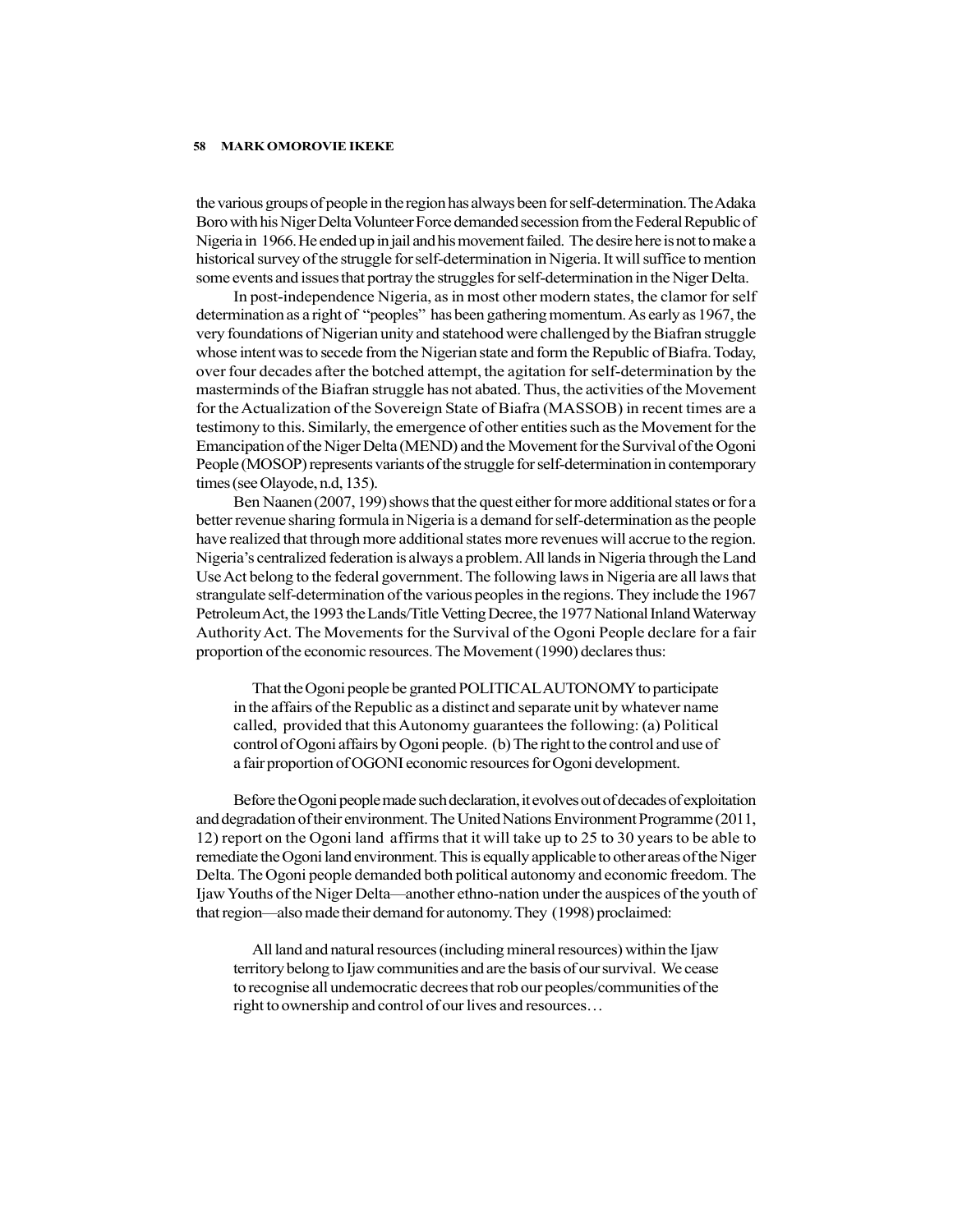The Oron Indigenous Ethnic Linguistic Nationality (1999)—another ethnic nation in the Niger Delta—proclaimed theirs as follows:

The regions should form the federating units each with the power to manage its affairs particularly development according to its cultural realities. Every region should control its resources 100% from which it will allocate funds for running the central government. The Central Government should only handle a small number of policies such as Foreign Affairs, Immigration, Currency, Customs, etc.

The First Urhobo Economic Summit (Urhobo Foundation 1998, no. 3) also demanded:

The Summit notes with great concern the economic enslavement of the oil producing areas through the massive reduction of the application of the principles of derivation from 100% to 50% (1951), and further to 45% in 1970. Between 1971 and 1985, derivation principle was removed by the Okigbo Commission and Aboyade Technical Committee. Following wide protest and discontent, derivation which was 1.5% was increased to 3% in 1990, and the constitutional Conference of 1995 recommends 13%. The Summit wishes to replace the principles of derivation, with complete ownership and control of oil and gas wealth in our domain as the only way out of forty years of marginalisation and deprivation. Government at all tiers as earlier stated can then charge and be paid taxes by the Oil Producing Communities (OPC).

Commenting on the bill of rights (OBR) proclaimed by the Ogoni people (1990), one of the foremost demanders of self-determination, Naanen (2007, 202) writes:

The OBR asked, among other things, local autonomy, adequate representation of the Ogoni people as a matter of Right in the government and other institutions of the Nigeria state, participation in the control of Ogoni resources and protection of the Ogoni environment, compensation of environmental damage by the multinational oil companies. Participation in the control of resources of Ogoniland, meant payment of oil royalties to Ogoni people, including arrears. OBR represented self- determination as convinced by the Ogoni community.

The quest for resource control in the Niger Delta as demanded in the various bills of rights above is a quest for self-determination. You may ask, what is resource control? It "involves, as Augustine Uranta (2009, 58) says, three major components:

The power and right of a community or state to raise funds by way of tax on persons, matters, services and materials within its territory; the exclusive right to the ownership and control of resources, both natural and created within it (sic) territory; the right to custom duties for its territory and excise duties on goods manufactured in its terroritory.

The various peoples and ethnic-nations in the Niger Delta are clear on what they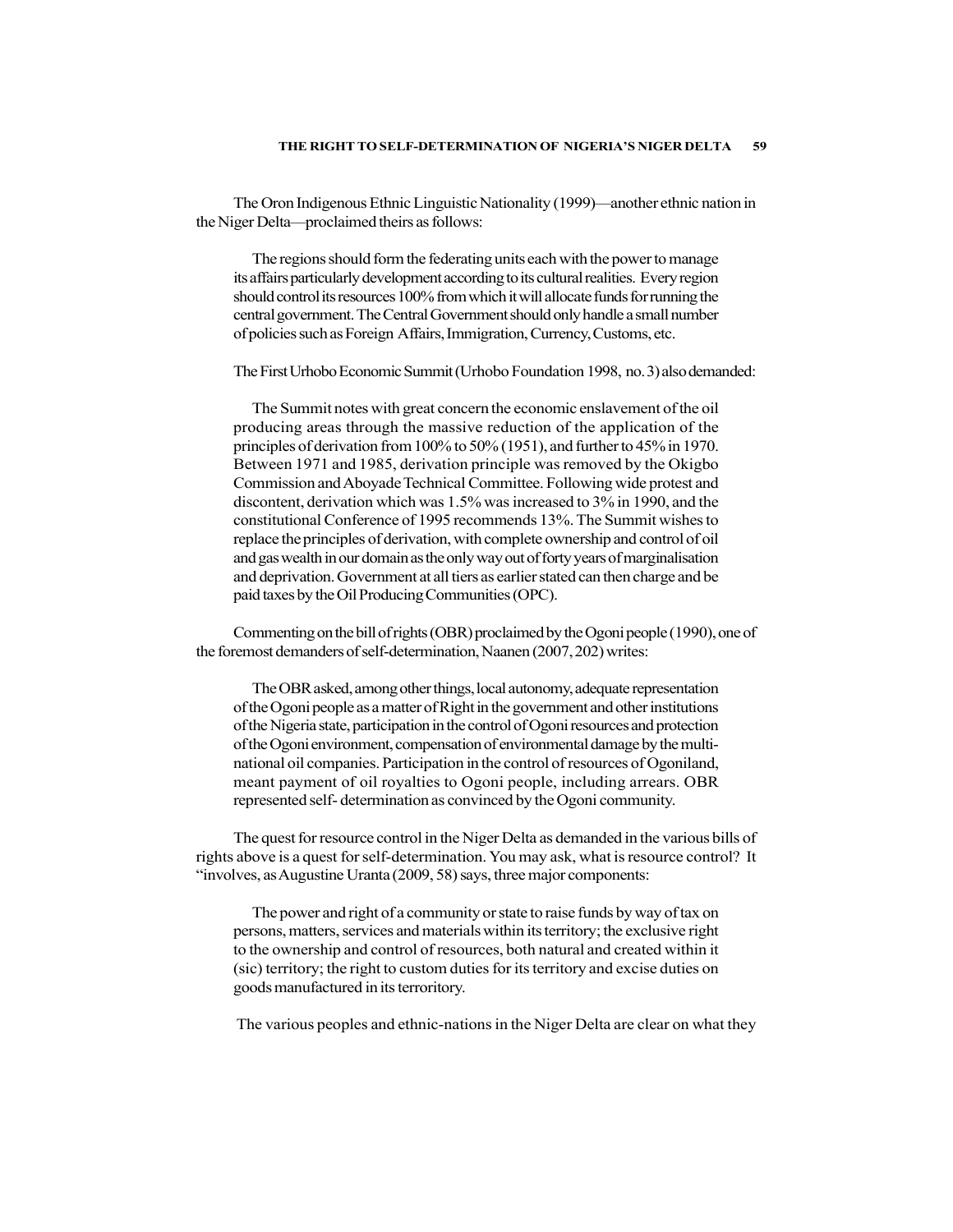desire and want. They desire resource control. The issue of resource control is a highly contested issue in Nigeria. Nigeria is essentially a mono-economy that depends on oil and gas revenue. There is over-dependence on oil wealth. Anything that affects oil supply such as youth restiveness, ethnic militancy, pipeline vandalization, low oil prices, etc. affects the economy and the lives of people. Any argument of more revenue to the regions from which oil is produced often draws the wrath of the federal government.

It is true that the government has implemented various projects and initiatives to quell agitations for self-determination and manage the demands in the Niger Delta. These include the establishment of the Niger Delta Development Board, the Oil Mineral Producing Areas Development Commission, the present Niger Delta Development Commission, and Niger Delta Ministry. Compared with the billions of monetary resources that the region has produced these efforts are piecemeal and have also been marred by corruption. These government efforts are aimed at developing the region, but unfortunately the region is grossly underdeveloped. Ekpo (2004, 133) maintains:

For more than four decades, the people of the Niger Delta had lived with the anomaly of having to feed on the crumbs of the national cake which is baked in their territory, but which is shared in the nations's capital…with hundreds of Nigerians, who know nothing about the negative effects of oil exploration and production, who are the highest beneficiaries.

There is no doubt that what the Niger Delta is experiencing is a chronic case of internal colonialism. The peoples of the Niger Delta are subordinated to the "dominant" ethnic groups. Although their region is the dominant producer of Nigeria's income, the peoples therein are deprived of the major benefits of producing wealth. The "dominant" ethnic groups "appropriate and transfer resources from the periphery to develop core areas especially in the North, while creating immiseration, increased inequality, underdevelopment, wanton ecological destruction…" in the Niger Delta (Adeola 2009, 153).

In arising to proclaim various declarations of rights and demanding resource control of the peoples of the Niger Delta, they are asserting their destiny and self-determination. The government often resorted to tough brutal force in meeting the demands of revolutionary activities in the region, but the people of the Niger Delta have continued to demand for their rights. It is in this light that a critical examination of this right to self-determination is done.

# A PHILOSOPHICAL APPRAISAL

The right to self-determination should be clearly recognized and exercised in the Niger Delta. In stating one of the fundamental reasons for self-determination, Moro (2008, 148-49) stresses that distinct plural interests, distinctive ethno-cultural attributes, and language identities should be fostered and not submerged into one national identity. Nigeria's attempt to build projects in the desire to consolidate unity has often marginalized the identities and attributes of various cultures. Many peoples have a deep sacral reverence for their ethnic customs and traditions and often this has lead to tensions and conflicts in the country (Moro 2008, 149). Only through genuine self-determination can these tensions and conflicts be reduced. It is painful to note that Nigeria as a federal state ought to respect the right to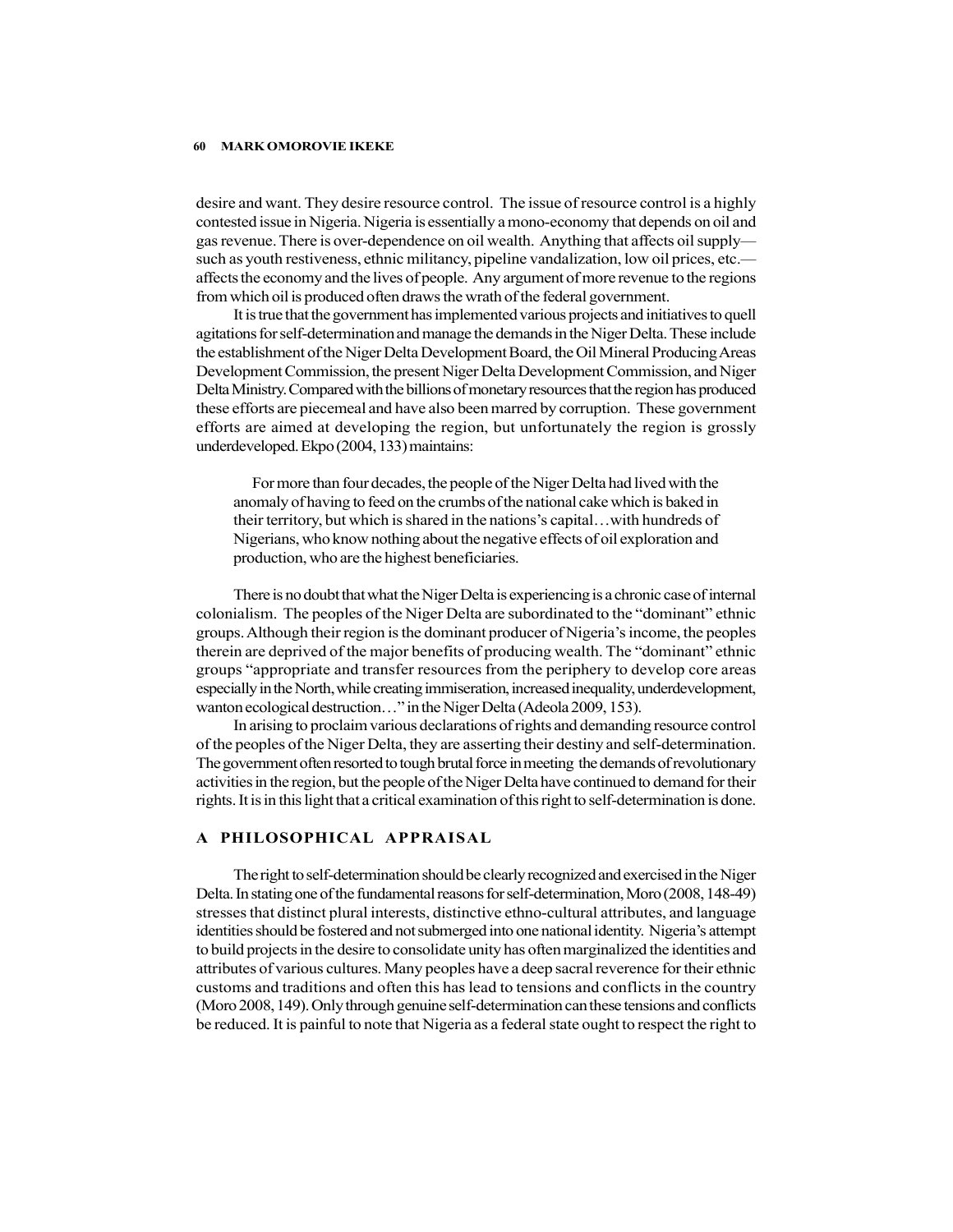### THE RIGHT TO SELF-DETERMINATION OF NIGERIA'S NIGER DELTA 61

self-determination. Nigeria, however, has implemented the principles of federation very poorly and the country has is a lopsided centralized federation. According to Victor Ojakorotu (2010, 63), Nigeria is a skewed federation that is in the process of disintegration as it fails to adequately recognize the rights of ethnic minorities. He (2010, 67) is forthright in propounding that "there is urgent need for series of reforms in terms of the practice of federalism." One such vital reforms is for the Nigerian state to grant autonomy to various regions so that they can develop their ideals based on their veritable and cherished cultural values.

It is painful and illogical to note that the response of the federal republic has been high-handed and has met agitators for self-determination with brutal force. It would not be right to totally absolve all voices of agitation for self-determination as all wrong-doing. There are, of course, criminal gangs and militants, who kidnap, kill, destroy, and vandalize oil facilities.

To speak of a Nigerian people does not deny the fact that it is composed of various ethnic groups, who have their own cultural heritages, anguage rights, spiritual traditions, etc. It will amount to a great injustice to destroy these cultural diversities in the name of building a nation. The landmark achievement of the United Nations Declaration of the Rights of Indigenous Peoples is against this.

The value of a people's cultural rights cannot be overemphasized. When a people's culture is destroyed by marginalizing their language, infringing on their ancestral sites as is done through oil exploration in Nigeria, destroying their cherished environment, etc., the values and ideals that culture can contribute to the nation are lost. Internal self-determination is for the good of the nation-state as the various cultural endowments are still within the state. It is important to restate that there are genuine reasons for self-determination in Nigeria, especially in the south. There is a deep sense of economic and political marginalization in the country. Writing of various ethno-nationalist groups in Nigeria such as the Movement for the Survival of the Ogoni People, the Afenifere, etc., Olayode (n.d, 18) argues:

They became involved in political struggles, sought major restructuring, focus on collective grievances and were highly selective in their use of human rights language. The basis of their struggle is "self-determination" within a national entity. They often used traditional symbols and cultural solidarity for grassroots mobilisation. Their sense of unity was defined to a large extent by resentment against exploitation by "outsiders" – even though these "outsiders" were citizens of the same country. For instance, the Ogoni and Igbo nationalisms were motivated by deep-seated feelings of economic injustice and political marginalisation. Almost the same logic drives the Afenifere's resolve to roll out a political party. Perhaps, more than the Igbo, the Yoruba feel a sense of political marginalisation in the deliberate frustration of their past attempts to capture federal power, the most recent being the annulment of the June 12, 1993 Presidential election.

Denial of the rights of a people to internal self-determination has often led to conflicts and violence. Eritrea violently seceded from Ethiopia. Look at the various conflicts that took place before South Sudan gained independence from Sudan. All over the world there are regions in which ethnic peoples are demanding autonomy such as Scotland in the United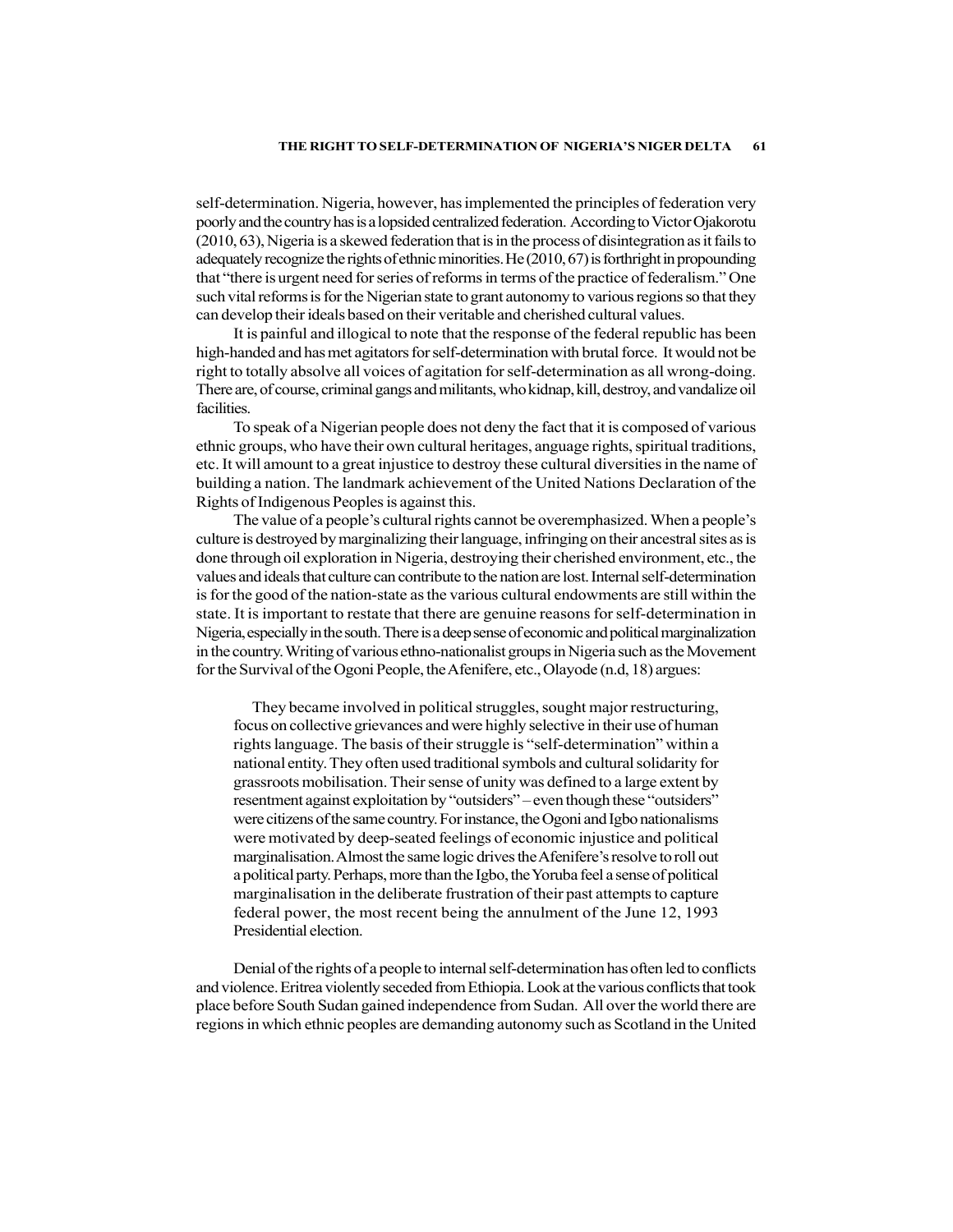Kingdom, Catalonia in Spain, the Kurds in Syria, Quebec in Canada, the Oromo in Ethiopia, etc. This self-determination has to be worked out in various ways in the various regions. But to deny a people of this right to self-determination can only court more conflicts, violence, and perpetual instability in those regions. If not for anything, the government should have channels of dialogue available for the people to express themselves. Citing scholars such as Neil MacCormick, Avishai Margalit, Joseph Raz and David Miller, Donald Horowitz (1997, 441) contends that the self-determination of a group is akin to an individual moral autonomy and the self-determination of a group enhances individual welfare and wellbeing. It follows that individuals whose sense of identity and wellness is deeply rooted in the consciousness of their ethnic group. To deprive them of their ethnicity through self-determination impedes their own happiness.

One of the controversial topics in metaphysics is that of determinism and freedom. Determinism affirms that humans are not free in determining their destinies. Advocates of various forms of determinism include Gottfired von Leibniz, Sigmund Freud, Karl Marx, and Baron Von Holbach. While on the other side, those who argue for freedom includes as Thomas Aquinas and Asint Augustine, among others, and affirm that humans are free to determine their own destinies.

This paper sides with freedom, especially the freedom to self-determination. To deny this freedom is to destroy the whole fabric of ethnic humanity. While it is true that, to a certain degree, humans can be constrained by factors in acting, they are still free. Aristotle argues for the philosophy of potency and actuality. Everything is in a state of becoming. Not only individuals but groups are in social evolution. A people collectively are in the drive to become more than what they are now. Even from a metaphysical viewpoint when a person is oppressed and alienated, the person has this right to self-determination to free himself from that oppression, as in the case of a colonized people. But this equally applies to peoples outside the purview of colonialism. It will be unjust to say that people suffering internal colonialism and other forms of oppression should not seek to set themselves free. Citing Obiora Chinedu Okafor, Okoronkwo (2002, 105-106) asserts:

...self-determination is not just achieved by securing independence and emancipating peoples from alien colonial rule, but also by liberating peoples from tyranny and oppression. Consequently, "there is no reason why any oppressed people should not enjoy this right to shake away the oppressor, be him from across the seas or from the same racial stock!" All "oppressed peoples, whether under colonial or internal oppressive domination, are entitled to assert the right of self determination."

Freedom speaks of that innate self-drive in a human to be continuously free and aspire or quest for more than what is now manifest in him/her. The criminal activities of various groups of youths and militants vandalize, maim, kill, and kidnap, are not the acceptable means of demanding for self-determination. Criminal violence produces no good in society. The desire for self-determination should not be at all cost.

Sometimes people can have self-determination and gain autonomy only to be oppressed by rulers among their own people. While national independence, for instance,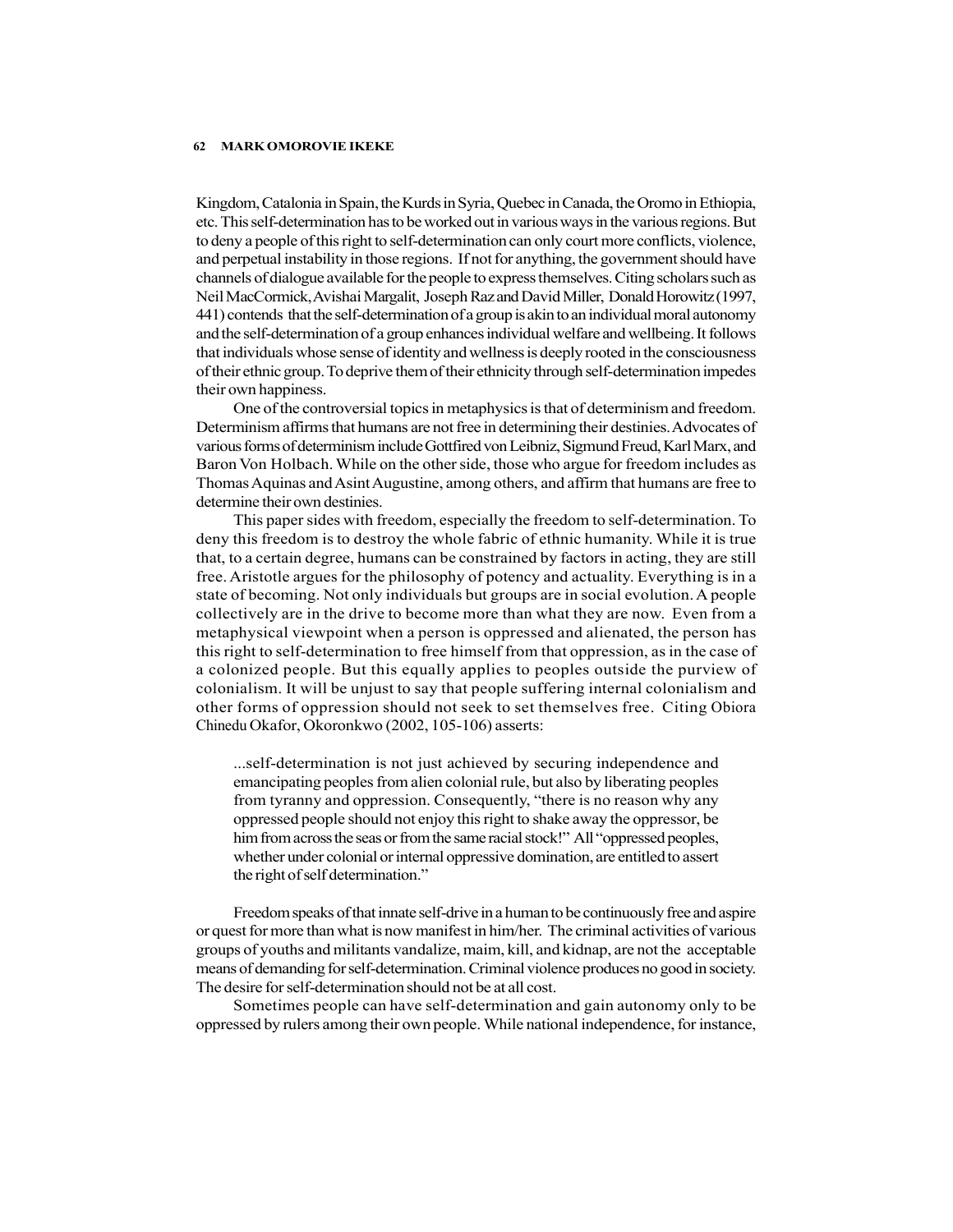# THE RIGHT TO SELF-DETERMINATION OF NIGERIA'S NIGER DELTA 63

was good, it is painful to note that it often gave room to new oppressors who are as oppressive as the colonial masters. This is clearly noted by Franz Fanon (1961) when he discourse on national consciousness. This is not to say that people should not seek self-determination. It should be done in such a way that what results from it should not be more oppression. The example of South Sudan is a case in point. South Sudan gained independence from Sudan with high hopes and expectations. But those hopes have been ruined with the continuous civil conflicts that raged among the leaders. It is hoped that the recent peace deal among the once divided leaders will work and bring true peace. Horowitz (1997, 443), while citing Kymlicka, writes that there is no guarantee that when external self-determination or outright secession is achieved, it will produce the wellbeing of the people; it can produce an illiberal regime, more miseries, oppression of other minorities in the group or a weal state. This notwithstanding the fact is that many scholars such as Allen Buchanan and even Per Bauhn concede even to secession when the group's rights are seriously and continuously violated and their survival is endangered. Self-determination can never be a cure -all to the problems that the group faces in the state. That is why internal self-determination should be encouraged to enhance the expression of the ethnic cultural identity, language rights, social cohesion, and autonomy.

Internal self-determination is necessary for the preservation of the environment of the Niger Delta. The environment of the Niger Delta has been greatly devastated by oil exploration activities. There is no doubt that very often only the people who live in the environment of the oil exploration directly feel the impact and likewise suffer from the devastation. They are the ones who are more determined to preserve the area than those who are in there for profit making. The people of the Niger Delta have suffered disproportionately and negatively various environmental consequences (Nwaomah 2011, 92). Environmental justice requires that they are never left out in environmental policies that affect them (Nwaomah 2011, 92) and this can be greatly enhanced when their right to self-determination is guaranteed.

# CONCLUDING REFLECTIONS

Self-determination is a fundamental right of all peoples. The Niger Delta has suffered from various forms of internal colonialism. The exploitation of their environment for oil and the environmental damage are examples of this. As noted, the environment of the Niger Delta is so degraded that it will take up to thirty years to remediate. Through resource control and political, economic, and cultural autonomy, the people of the region will be able to chart their own affairs within the Nigerian federation and devote more time to preserve their cultures and environment. The people in the region are the ones who have suffered directly the impact of oil and gas exploration. Following the endogenous principle, they are the ones better equipped, with the help of the federal government, to be in charge of their land.

The point has been made that when a people are gravely and continuously oppressed and deprived of commensurate benefits of their resources, then they have a right to demand self-determination. In the case of Nigeria this can be done by operating a more balanced and just federation where the peoples of the Niger Delta have a predominant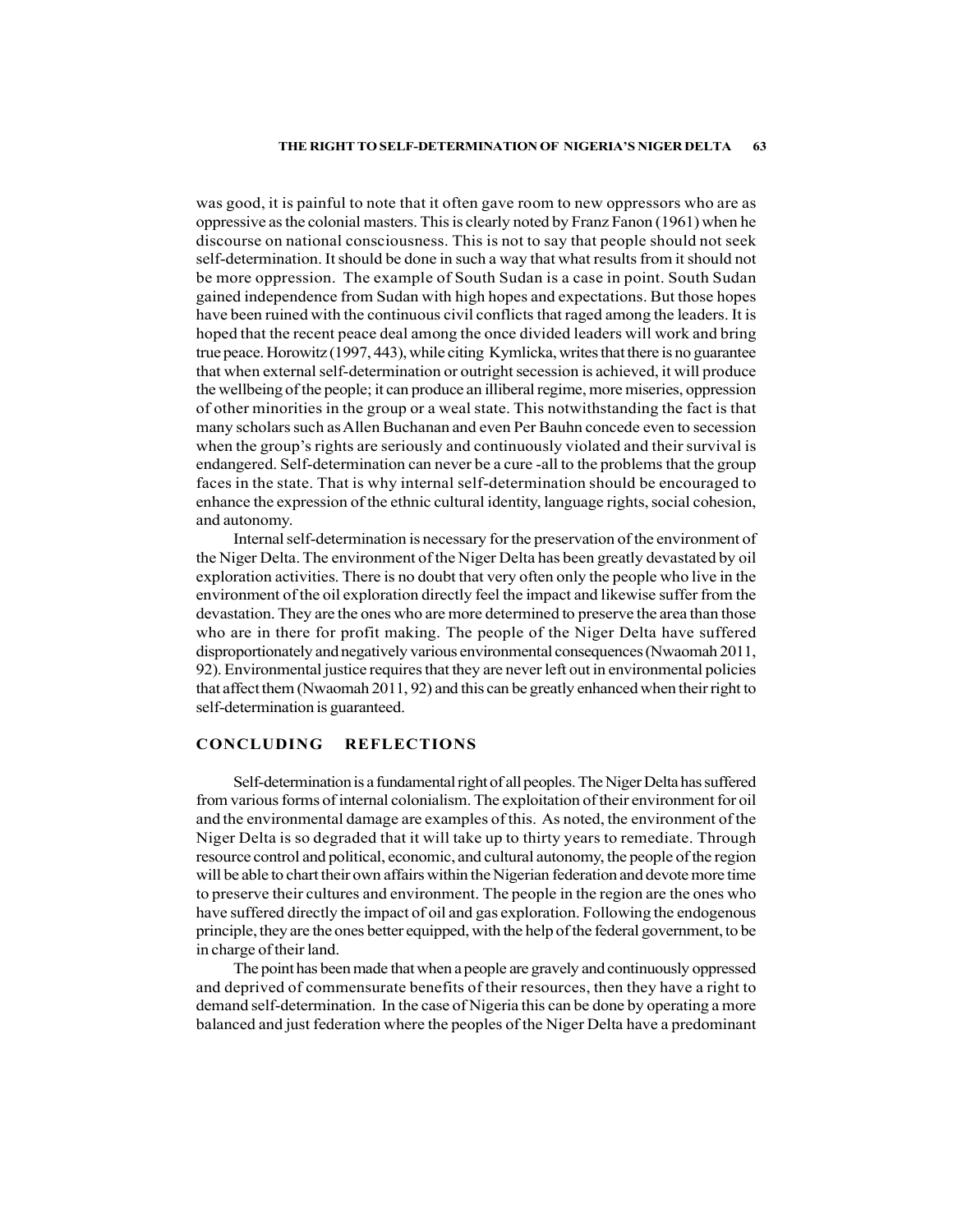control of their cultural, socio-economic, and political resources. How this can be worked out can be the subject of future reflections.

- MARK OMOROVIE IKEKE<br>
control of their cultural, socio-economic, and political resources. How this can be worked<br>
out can be the subject of future reflections.<br>
REFERENCES<br>
Adeola, Francis O. 2009. From colonialism to inter Adeola, Francis O. 2009. From colonialism to internal colonialism and crude socioenvironmental injustice: Anatomy of violent conflicts in the Niger Delta of Nigeria. In *Environmental* justice in the new millennium: Global perspective on race, ethnicity and human rights. Edited by Filomina Chioma Steady. New York: Palgrave Macmillan.
- Amesbury, Richard and George M. Newlands. 2008. Faith and human rights: Christianity and the global struggle for human dignity. Minneapolis: Fortress Press.
- Ayer, Alfred J. 1974. Language, truth and logic. Middlesex: Penguin Books.
- Bell, Daniel. 1993. Commutarianism and its critics. Oxford: Oxford University Press.
- Buchanam, Allen. 1995. The morality of secession. In The rights of minority cultures. Edited by Will Kymlicka. Oxford: Oxford University Press.
- Ekpo, Udeme. 2004. The Niger Delta and oil politics. Victoria Island, Lagos: International Energy Communications Limited.
- Fanon, Franz. 1961. The pitfalls of national consciousness. Available at https:// www.marxists.org/subject/africa/fanon/pitfall s-national.htm. Accessed on 10 May 2016.
- Gasiokwu, Martin O.U. 2003. *Human rights: History, ideology and law*. Jos: Fab Educational Books.
- Horowitz, Donald L. 1997. Self-determination: Politics, philosophy, and law. In Ethnicity and group rights. Edited by Ian Shapiro and Will Kymlicka. New York: New York University Press.
- Lawhead, William F. 2002. The voyage of discovery: A historical introduction to philosophy. Belmont, CA: Wadsworth.
- Ijaw Youths of the Niger Delta. 1998. The Kiaima Declaration. Available at http:// www.unitedijaw.com/kaiama.htm. Accessed on 10 May 2016.
- Kymlicka, Will. 1995. The rights of minority cultures. Oxford: Oxford University Press.
- . 2010. Minority rights in political philosophy and International Law. In The philosophy of International Law. Edited by Samantha Besson and John Tasioulas. Oxford: Oxford University Press.
- Kymlicka, Will and Wayne Norman, ed. 2000. Citizenship in diverse societies. Oxford: Oxford University Press.
- Moro, Alexander I. 2008. The Niger Delta crisis beyond employment and physical development: The critical issues involved. Port Harcourt: Mind Quest Resources.
- Naanen, Ben. 2007. The Niger Delta and the national question. In The management of the national question in Nigeria. Edited by Eghosa E. Osaghae and Ebere Onwudiwe. Okada, Nigeria: Igbenedion University Press.
- Nwaomah, Sampson M. 2011. Eschatology of environmental bliss in Romans 8: 18-22 and the imperative of present environmental sustainability from a Nigerian perspective. In Placing nature on the borders of religion, philosophy and ethics. Edited by Forrest Clingerman and Mark H Dixon. Surrey, England: Ashgate.
- Ogoni People. 1990. The Ogoni Bill of Rights. Available at http://www.waado.org/nigerdelta/ RightsDeclaration/Ogoni.html. Accessed: 10 May 2016.